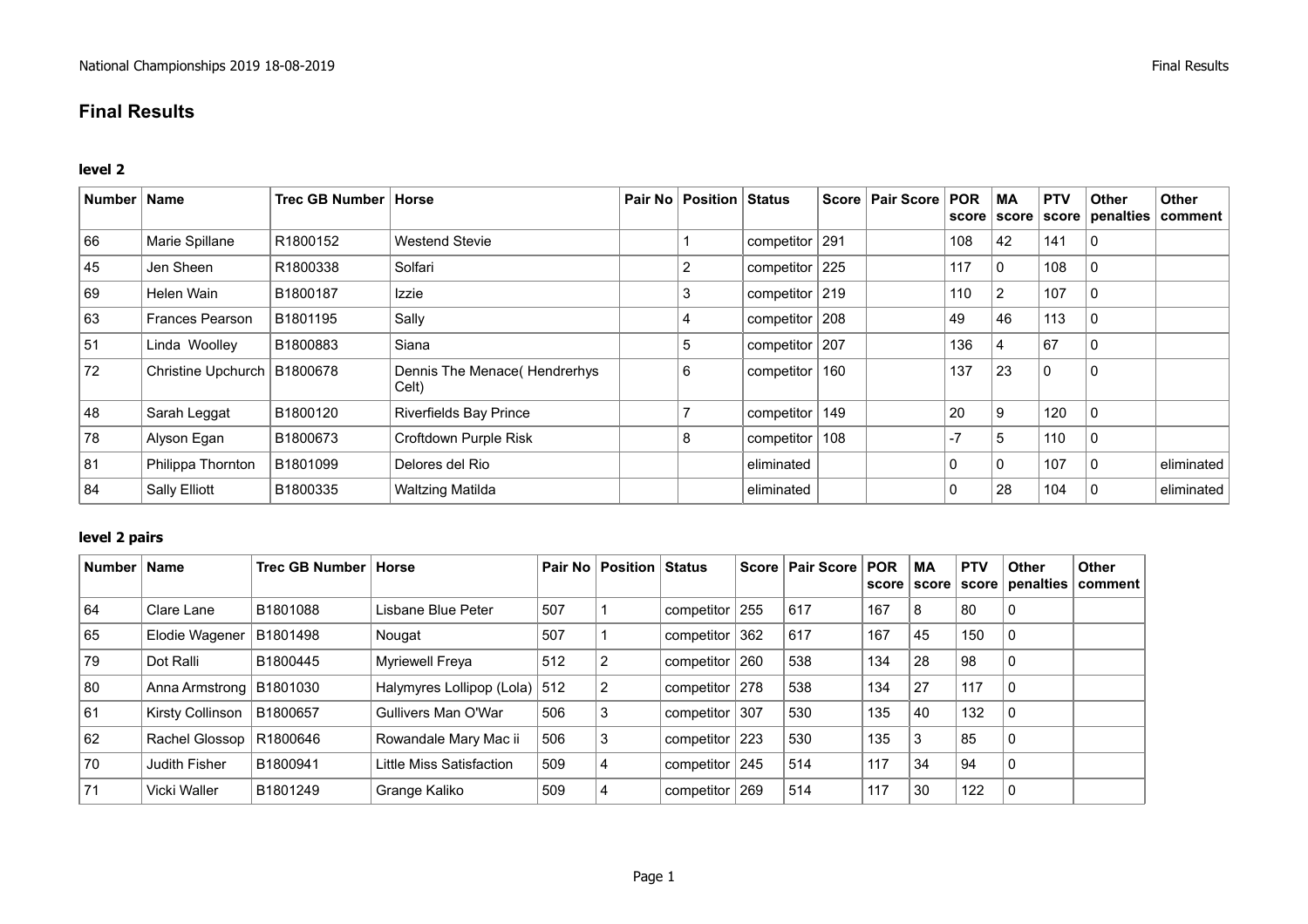| Number   Name |                       | Trec GB Number   Horse |                                       |     | Pair No   Position   Status |                    | Score   Pair Score | <b>POR</b><br>score | <b>MA</b><br>score | <b>PTV</b><br>score | <b>Other</b><br>penalties | <b>Other</b><br>comment |
|---------------|-----------------------|------------------------|---------------------------------------|-----|-----------------------------|--------------------|--------------------|---------------------|--------------------|---------------------|---------------------------|-------------------------|
| 73            | Jo Ralston            | R1800237               | Crabbiesden Keltic Magic              | 510 | 5                           | competitor $ 261$  | 506                | 145                 | 30                 | 86                  | 0                         |                         |
| 74            | Caroline Hawley       | R1800388               | Sunroyd Cadog                         | 510 | 5                           | competitor $ 245$  | 506                | 145                 | $\overline{2}$     | 98                  | $\Omega$                  |                         |
| 82            | <b>Graham Clack</b>   | B1800278               | Finnegan                              | 513 | 6                           | competitor $ 253 $ | 472                | 114                 | 10                 | 129                 | $\mathbf 0$               |                         |
| 83            | <b>Tessa Baylis</b>   | B1800114               | Carregcoch LLewellyn AP Lloyd 513     |     | 6                           | competitor $ 219 $ | 472                | 114                 | 9                  | 96                  | 0                         |                         |
| 55            | Mick Payne            | B1800172               | <b>Tullagh Hill Travelling Prince</b> | 504 |                             | competitor $ 231$  | 436                | 121                 | 34                 | 76                  | 0                         |                         |
| 56            | Liz Payne             | B1800081               | Columba's Pilgrim                     | 504 |                             | competitor   205   | 436                | 121                 | 23                 | 61                  | 0                         |                         |
| 58            | Alison Allan          | B1801487               | <b>Bodie</b>                          | 505 | 8                           | competitor   167   | 351                | 67                  | 31                 | 69                  | 0                         |                         |
| 59            | Morgan Darrie         | R1801488               | Abbey                                 | 505 | 8                           | competitor $ 184 $ | 351                | 67                  | 30                 | 87                  | $\Omega$                  |                         |
| 46            | Gillian Newey         | R1800365               | <b>Irish Mist</b>                     | 501 | 9                           | competitor $154$   | 343                | 94                  | 0                  | 60                  | $\Omega$                  |                         |
| 47            | Paula Dowson          | R1800676               | Khaleesi                              | 501 | 9                           | competitor   189   | 343                | 94                  | 41                 | 54                  | 0                         |                         |
| 52            | Tina Negri            | R1800155               | Cinders(Over the Moon)                | 503 | 10 <sup>°</sup>             | competitor   182   | 343                | 51                  | 34                 | 97                  | $\Omega$                  |                         |
| 53            | Amanda Royle          | R1800252               | Cinders                               | 503 | 10 <sup>°</sup>             | competitor   161   | 343                | 51                  | 33                 | 77                  | $\Omega$                  |                         |
| 67            | Caz Mosley            | B1800443               | Pi                                    | 508 | 11                          | competitor $ 152 $ | 263                | 50                  | 12                 | 90                  | 0                         |                         |
| 68            | Sarah Thomson         | B1800685               | Larry                                 | 508 | 11                          | competitor   111   | 263                | 50                  | 8                  | 53                  | 0                         |                         |
| 49            | Alex Wells            | B1800093               | Heron                                 | 502 |                             | eliminated $ 285 $ |                    | 134                 | 46                 | 105                 | 0                         |                         |
| 50            | <b>Rachael Wilmot</b> | R1800282               | Henry                                 | 502 |                             | eliminated         |                    | 134                 | 0                  | $\Omega$            | 0                         | eliminated              |
| 76            | Jen Braid             | B1801317               | <b>Miss Congeniality</b>              | 511 |                             | withdrawn          |                    | 26                  | $\mathbf{0}$       | $\mathbf{0}$        | 0                         |                         |
| 77            | <b>Katie Braid</b>    | B1801370               | Hit the road Jack                     | 511 |                             | eliminated         |                    | 26                  | 0                  | 0                   | 0                         | eliminated              |

## **level 2a**

| Number Name |                              | ⊦Trec GB Number ∣ Horse |                           | <b>Pair No   Position   Status</b> |                  | Score   Pair Score   POR |     | MA | <b>PTV</b> | Other | <b>Other</b>                                |
|-------------|------------------------------|-------------------------|---------------------------|------------------------------------|------------------|--------------------------|-----|----|------------|-------|---------------------------------------------|
|             |                              |                         |                           |                                    |                  |                          |     |    |            |       | score   score   score   penalties   comment |
| 44          | Sarah Addis                  | R1801500                | Julie's mountain echo     |                                    | competitor   307 |                          | 151 | 41 | 115        |       |                                             |
| 27          | Sasha Warrener               | R1800167                | Sinbad                    |                                    | competitor 287   |                          | 115 | 41 | 131        |       |                                             |
| 43          | Kathryn Rollinson   R1801049 |                         | Hillgarth Bits 'n' Pieces |                                    | competitor 276   |                          | 140 | 33 | 103        |       |                                             |
| 24          | Liz Beddows                  | B1800068                | Kalineta                  |                                    | competitor   269 |                          | 122 | 30 | 117        |       |                                             |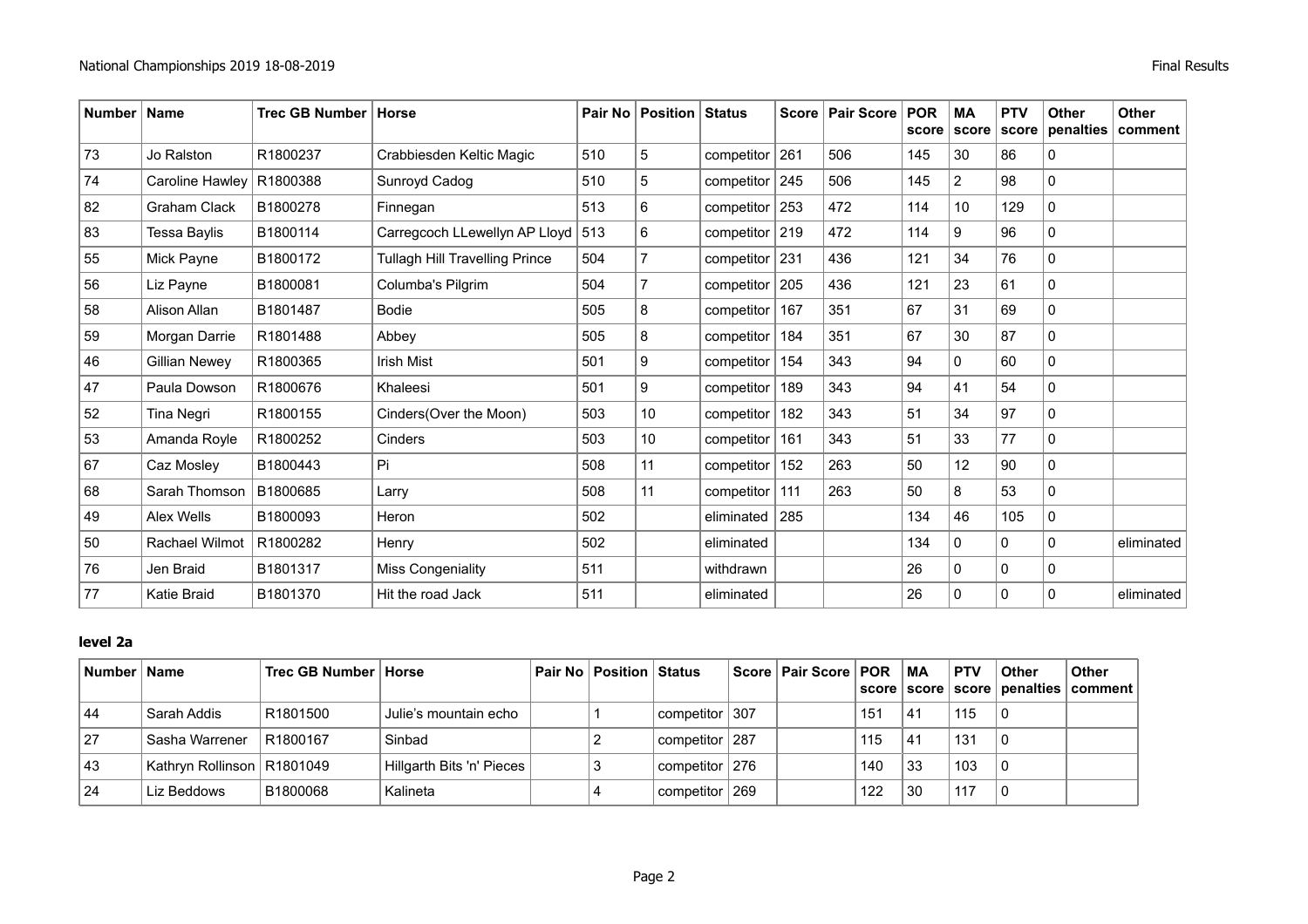| Number   Name |                           | Trec GB Number   Horse |                                | Pair No   Position   Status |                  | Score   Pair Score   POR |     | МA          | <b>PTV</b>     | <b>Other</b>                      | <b>Other</b> |
|---------------|---------------------------|------------------------|--------------------------------|-----------------------------|------------------|--------------------------|-----|-------------|----------------|-----------------------------------|--------------|
|               |                           |                        |                                |                             |                  |                          |     |             |                | score   score   score   penalties | ∣ comment    |
| 39            | Sarah Thurnell            | R1800154               | Brilyn Bashful Barney          | .c                          | competitor 266   |                          | 112 | 40          | 114            | l 0                               |              |
| 33            | Katja Voigt               | R1800500               | Eldrick Redoubt (aka Cricket)  | 6                           | competitor $233$ |                          | 130 | 18          | 85             | 0                                 |              |
| 18            | Rosie Still               | R1700259               | Jester                         |                             | competitor   189 |                          | 95  | 20          | 74             | $\mathbf{0}$                      |              |
| 42            | Mary Weston               | B1800181               | Cape Clear Casey               |                             | competitor 187   |                          | 98  | $\mathbf 0$ | 89             | 0                                 |              |
| 21            | Jacqui Kedward   B1800007 |                        | Gafros Minstral                |                             | competitor   174 |                          | 70  | 14          | 90             | 0                                 |              |
| 30            | Ailsa Gibson              | B1800084               | Guinness (Captain on passport) | 10                          | competitor 110   |                          | 91  | 19          | 0              | 0                                 |              |
| 36            | Catherine Hoyt   R1800755 |                        | Elliana                        |                             | eliminated       |                          | 49  | $\Omega$    | $\overline{0}$ | 0                                 | eliminated   |

## **level 2a pairs**

| Number | <b>Name</b>              | Trec GB Number | Horse                        |     | Pair No   Position | Status            | <b>Score</b> | <b>Pair Score</b> | <b>POR</b><br>score | МA<br> score | <b>PTV</b><br>score | Other<br>penalties | Other<br>comment |
|--------|--------------------------|----------------|------------------------------|-----|--------------------|-------------------|--------------|-------------------|---------------------|--------------|---------------------|--------------------|------------------|
| 37     | Dave Rogerson            | R1800166       | Second Edition               | 607 |                    | competitor        | 381          | 698               | 197                 | 48           | 136                 | 0                  |                  |
| 38     | Sheila Rogerson          | R1800046       | Fangs Bobby                  | 607 |                    | competitor $ 317$ |              | 698               | 197                 | 11           | 109                 | $\Omega$           |                  |
| 19     | Amanda Marfleet          | R1800030       | <b>Inoshowens Pride</b>      | 601 | $\overline{2}$     | competitor        | 264          | 544               | 100                 | 30           | 134                 | $\mathbf{0}$       |                  |
| 20     | Vicki Glynn              | R1800086       | Red Rock                     | 601 | $\overline{2}$     | competitor        | 280          | 544               | 100                 | 43           | 137                 | $\Omega$           |                  |
| 25     | Zara Lawlor              | B1800021       | Toby                         | 603 | 3                  | competitor        | 256          | 499               | 127                 | 24           | 105                 | 0                  |                  |
| 26     | <b>Christine Harling</b> | B1800860       | Ausdan Kismet                | 603 | 3                  | competitor        | 243          | 499               | 127                 | 9            | 107                 | $\Omega$           |                  |
| 34     | Jen Roy                  | R1800592       | Crabbiesden Peregrine Falcon | 606 | 4                  | competitor        | 258          | 483               | 136                 | 11           | 111                 | l 0                |                  |
| 35     | Mandy Peden              | R1800629       | <b>Breeze</b>                | 606 | 4                  | competitor        | 225          | 483               | 136                 | 18           | 71                  | $\Omega$           |                  |
| 40     | Elaine Dolan Crowely     |                | Molly                        | 608 | 5                  | competitor        | 220          | 424               | 112                 | 19           | 89                  | $\mathbf{0}$       |                  |
| 41     | Frances Whooley          |                | <b>Ballyphilip Gold</b>      | 608 | 5                  | competitor        | 204          | 424               | 112                 | 0            | 92                  | $\mathbf{0}$       |                  |
| 28     | Cressy Murphy            | R1800908       | Llanthony Gold Storm         | 604 | 6                  | competitor $ 224$ |              | 412               | 83                  | 30           | 111                 | ೧                  |                  |
| 29     | Cath Cromarty            | R1800075       | <b>Tynyfron Twilight</b>     | 604 | 6                  | competitor        | 188          | 412               | 83                  | 11           | 94                  | $\Omega$           |                  |
| 22     | Cara Newman              | R1800672       | Brandy                       | 602 |                    | competitor        | 201          | 365               | 63                  | 42           | 96                  | $\Omega$           |                  |
| 23     | Anna Newman              | R1800026       | Ruby                         | 602 |                    | competitor        | 164          | 365               | 63                  | 0            | 101                 | $\mathbf{0}$       |                  |
| 31     | <b>Robert Thomson</b>    | B1800347       | Gorgeous George              | 605 | 8                  | competitor        | 179          | 335               | 72                  | 9            | 98                  | $\overline{0}$     |                  |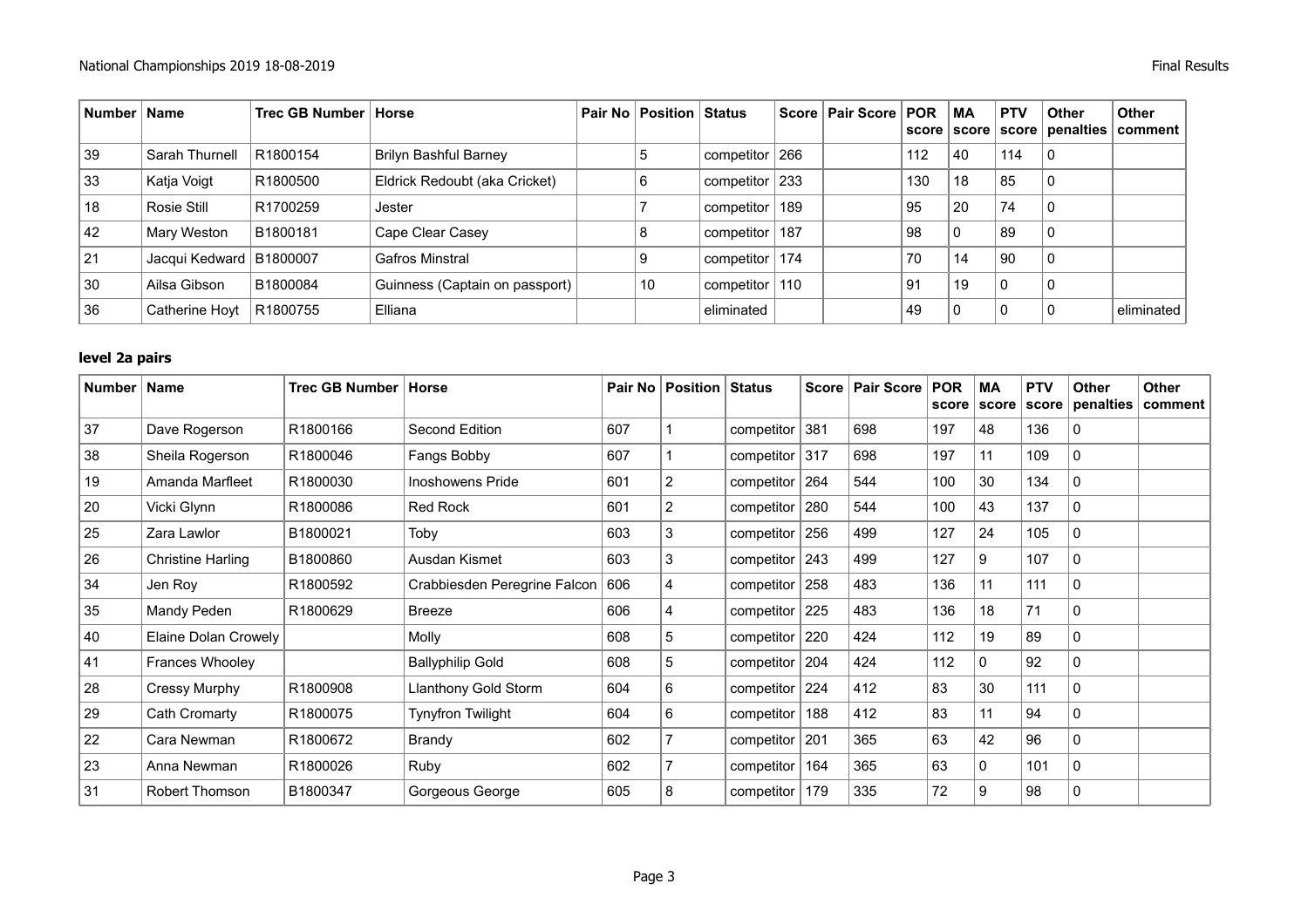| Number   Name | ˈ Trec GB Number ∣ Horse ∣ Pair No ∣ Position ∣ Status ∣ |     |                  | Score   Pair Score   POR | МA | <b>PTV</b> | Other | Other<br>  score   score   score   penalties   comment |
|---------------|----------------------------------------------------------|-----|------------------|--------------------------|----|------------|-------|--------------------------------------------------------|
| 32            | Sam Frize   R1800475                                     | 605 | competitor   156 | 335                      |    | 75         |       |                                                        |

#### **level 3**

| Number   Name |                  | Trec GB Number   Horse |                        | <b>Pair No Position Status</b> |                    | Score   Pair Score   POR |       | ∣MA | <b>PTV</b> | <b>Other</b> | Other<br>score   score   score   penalties   comment |
|---------------|------------------|------------------------|------------------------|--------------------------------|--------------------|--------------------------|-------|-----|------------|--------------|------------------------------------------------------|
| 12            | Sheila Roberts   | B1800272               | Supreme Chic           |                                | competitor $ 212 $ |                          | 77    | 30  | 105        | 0            |                                                      |
|               | Alex Robinson    | R1800279               | Trefnant Royal Warrior |                                | competitor   178   |                          | 81    | 22  | 75         | 0            |                                                      |
| 16            | Sian Griffiths   | B1800401               | Barbara                |                                | competitor   150   |                          | -6    | 42  | 114        | $\mathbf{0}$ |                                                      |
| 17            | Sally Hall       | R1800916               | <b>Basil</b>           |                                | competitor   118   |                          | 0     |     | 107        | 0            |                                                      |
|               | Mairead Moynihan |                        | <b>TBC</b>             |                                | competitor $ 67 $  |                          | $-16$ | 20  | 63         | 0            |                                                      |
| 13            | Vanessa Warren   | B1800037               | Flash Shadow           |                                | eliminated         |                          | 0     |     |            |              | eliminated                                           |

#### **level 3 pairs**

| ∣ Number ∣ Name |                                 | Trec GB Number   Horse |                              |     | <b>Pair No   Position   Status</b> |                  |     | Score   Pair Score   POR |       | МA | <b>PTV</b> | <b>Other</b> | <b>Other</b><br>score   score   score   penalties   comment |
|-----------------|---------------------------------|------------------------|------------------------------|-----|------------------------------------|------------------|-----|--------------------------|-------|----|------------|--------------|-------------------------------------------------------------|
| 14              | Sarah Vaughan                   | R1800302               | Pous                         | 702 |                                    | competitor       | 117 | 249                      | 54    |    | 63         |              |                                                             |
| 15              | Claire Pollard                  | R1800182               | 2B                           | 702 |                                    | competitor       | 132 | 249                      | 54    | 30 | 48         |              |                                                             |
| 10              | Heather McLeod                  | R1800547               | Claypark Mr Podd             | 701 |                                    | competitor 39    |     | 47                       | $-73$ | 36 | 76         |              |                                                             |
|                 | Helen Hurford-Dawson   B1800716 |                        | Percy (Shades of Blue)   701 |     |                                    | competitor $ 8 $ |     | 47                       | $-73$ | 16 | 65         |              |                                                             |

#### **level 4**

| Number   Name |                             | ⊦Trec GB Number ∣ Horse |                | ⊦ Pair No │ Position │ Status |                  | Score   Pair Score   POR |       | $\mathsf{M}$ A | <b>PTV</b> | <b>Other</b> | <b>Other</b><br>  score   score   score   penalties   comment |
|---------------|-----------------------------|-------------------------|----------------|-------------------------------|------------------|--------------------------|-------|----------------|------------|--------------|---------------------------------------------------------------|
|               | Caitlin Crossley   R1800280 |                         | Wahiki         |                               | competitor   211 |                          | 48    | 46             | 117        | l 0          |                                                               |
|               | Jo McCormac                 | B1800876                | Clonlaras Dubh |                               | competitor   187 |                          | .47   | 23             | 117        | l 0          |                                                               |
|               | Lynne Mabbitt               | R1800270                | Jigsaw         |                               | competitor   176 |                          |       | 42             | 128        | l 0          |                                                               |
|               | Jackie Bennett   R1800048   |                         | <b>Bradley</b> |                               | competitor   140 |                          | $-34$ | 48             | 126        | l 0          |                                                               |